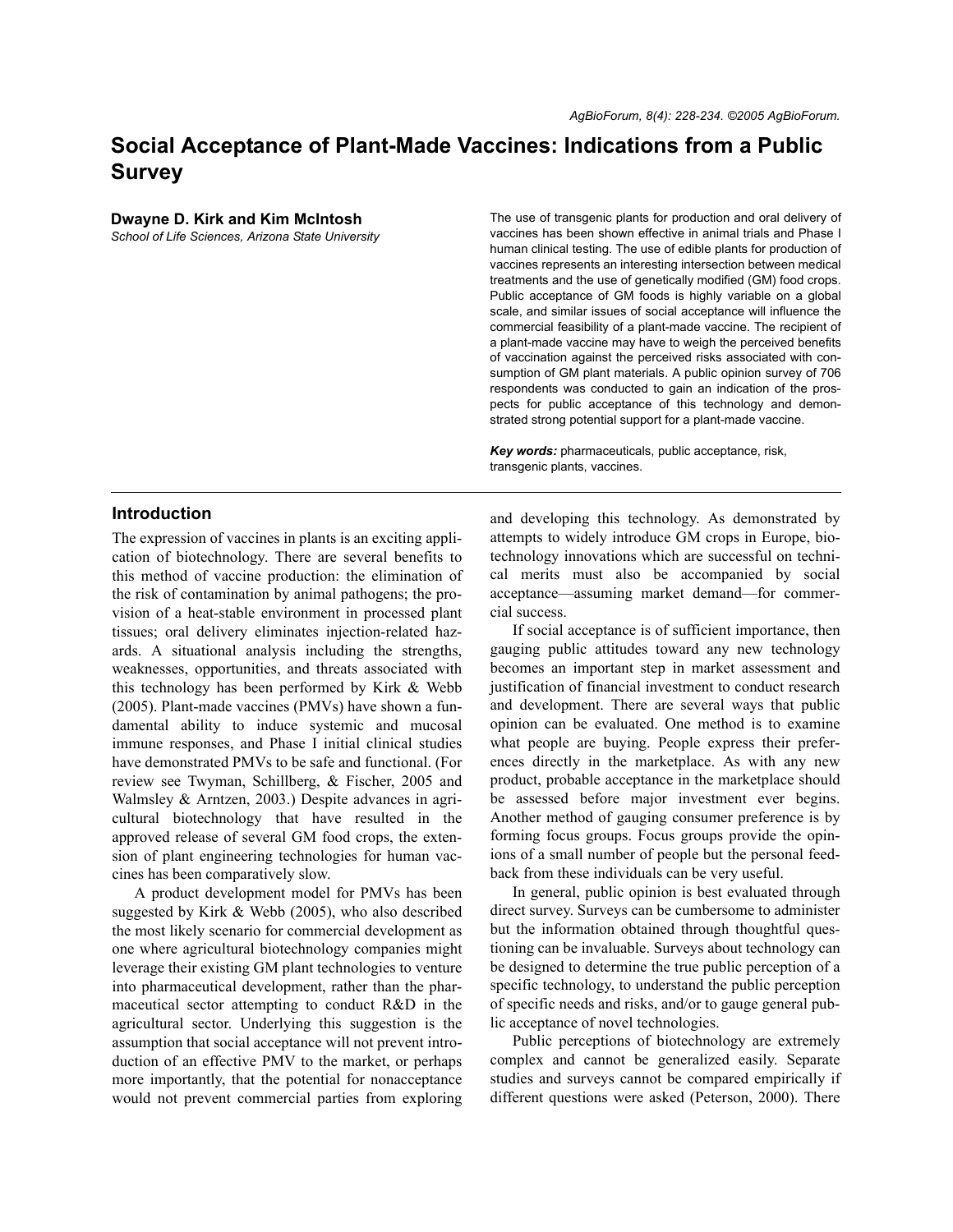are numerous opinion studies about genetically modified foods, but few address the use of biotechnology to produce pharmaceuticals. Consumer preference for PMVs could be crudely estimated by evaluating the acceptance of genetically modified foods; however, the risks and benefits of vaccines are significantly different than those of food commodities, and inferring either acceptance or rejection of PMVs based on these trends would be inaccurate.

There have been two previous attempts to gauge public attitudes specifically toward plant-made pharmaceuticals that might include vaccines. Although these have been positive studies regarding public *perception* of risks and benefits, we believe that neither study specifically addresses public *acceptance* of a PMV. In the earliest study, by Nevitt et al. (2003), 672 respondents answered questions related to perception of risks and benefits for a pharmaceutical produced in transgenic tobacco.<sup>1</sup> Although this study did show support for medicines produced in tobacco, the two survey questions (out of 19 total) that related to acceptance of a plant-made pharmaceutical were focused on medicines available from a store and subject to price comparisons with alternative, non-GMO products. It is difficult to draw any specific comparisons between the results of this study and potential acceptance of PMVs, because vaccines are not available from retailers or pharmacists, are generally not price-sensitive in nature, and rarely have multiple brands available for consumer choice.

In the most recent study, reported by Einsiedel and Medlock (2005), a focus group was assembled and questioned on their views and perceptions related to six different plant-made pharmaceuticals, including a Norwalk virus vaccine expressed in transgenic potato. In that survey, respondents were given extensive information in the form of a discussion document for each potential product and polled for their acceptance of each application. In the case of the PMV example, 27% (13 out of 48) of the respondents described this application as "unacceptable" or "less acceptable," while 52% (25) described it as "more acceptable" and 21% (10) described it as "fully acceptable." The potato vaccine was the most accepted application of the six that were used. Previous studies based on applications of biotechnology have also shown that there is more support for medical biotechnology than for agricultural biotechnology (Fischhoff & Fischhoff, 2001).

#### *AgBioForum, 8(4), 2005 | 229*

In more detailed responses, focus group participants felt that PMVs might be an effective way to administer vaccines (although this might be confounded if the discussion document described the PMV as an edible food rather than as a tightly regulated pharmaceutical—the title of this application in the survey was "edible vaccines," a term now avoided by researchers in this field to prevent the idea of distribution as a specialty food item). Respondents also felt that PMVs were advantageous for use in developing countries, offer significant cost benefits, and are more appropriate than other transgenic plant technologies due to the preventative medical application. Although this survey also showed very positive results in general and raised questions as to how acceptable each technology might be, it did not ask whether respondents would personally be willing to accept and use the product. Depending on how the edible vaccine discussion document was framed, the responses could be interpreted as an indication of support for a technology intended for predominant use in developing countries, where the risk and benefits equation may be seen to be significantly different and where any risks may be remote and of less personal importance to the survey respondents. The interpretation of delivering edible vaccines to developing countries is not dissimilar to much of the literature on this topic (see Castle & Dalgleish, 2005; Robert & Kirk, in press) but is not strongly aligned with the issues of market acceptance as a feasibility criteria for investment by industry in development of PMVs as a profitable technology.

In addition to commercial investments, research funding by government and nonprofit agencies and oversight by regulatory agencies can also be influenced by public attitudes—and the argued balance between perceived risks and benefits of a new technology. As indicated in Figure 1, PMV technology represents a unique intersection between the fields of agriculture, biotechnology, and pharmaceuticals.

There are numerous risks and ethical issues arising from each of the fields indicated in Figure 1, which might influence public acceptance of PMV technology. The environmental and human health risks of PMVs have been discussed by Kirk, McIntosh, Walmsley, and Peterson (2005), and the ethical questions related to the development and use of this technology—particularly in developing countries—has been described in detail by Robert and Kirk (in press). Even if technical development of PMVs is successful, and even if effective risk management practices are adopted by manufacturers, the ability of the public to withhold approval for this technology based on misperception of risk, or due ethi-

*Kirk & McIntosh — Social Acceptance of Plant-Made Vaccines: Indications from a Public Survey*

*<sup>1.</sup> For survey design and results see http://www.agecon.vt.edu/ biotechimpact/surveys/surveymain.htm.*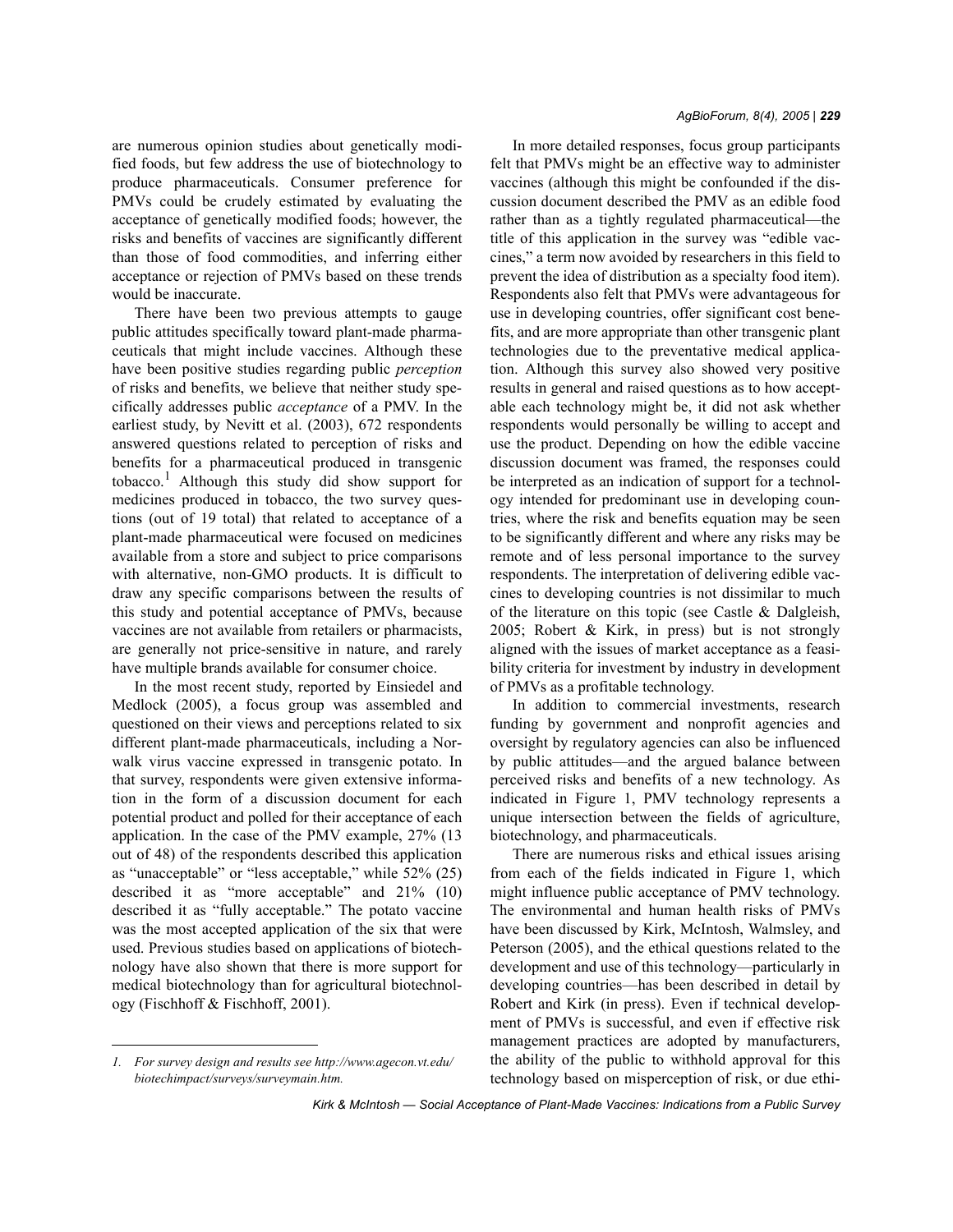| <b>Modern agriculture:</b><br>Efficient use of natural resources.<br>supported by technologies to<br>cultivate high-yield plants and<br>animals for a safe food supply. | <b>Pharmaceuticals:</b><br>Drugs, vaccines, antibodies, blood<br><b>Medicinal</b><br>products, and other small molecules<br>plants and<br>used to protect or improve animal<br>supplements<br>or human health. |                           |  |  |  |  |  |
|-------------------------------------------------------------------------------------------------------------------------------------------------------------------------|----------------------------------------------------------------------------------------------------------------------------------------------------------------------------------------------------------------|---------------------------|--|--|--|--|--|
| <b>Agricultural</b><br>biotechnology                                                                                                                                    | <b>Plant-made</b><br>pharmaceuticals                                                                                                                                                                           | <b>Biopharmaceuticals</b> |  |  |  |  |  |
| <b>Biotechnology:</b><br>The use of the processed form of a living organism,<br>potentially for expression of a genetically engineered product.                         |                                                                                                                                                                                                                |                           |  |  |  |  |  |

**Figure 1. Intersection of three technical fields to facilitate plant-made pharmaceuticals.**

cal, social, or moral issues is a significant issue for any third party with commercial interests. Unformed public opinion can be unpredictable, and although certain societies (such as the United States) tend to be optimistic toward science-related issues, it can be misleading to assume that public opinion will not ultimately be negative at the time a choice is required (Priest, 2001). The purpose of this study was to investigate the existing level of general acceptance (as opposed to risk perceptions) for a potential PMV by means of a public survey.

# **Survey Design and Administration**

A survey comprising three multiple choice questions was posed to 706 respondents in the greater Phoenix (Arizona) area over a period of two weeks. The survey was conducted using classroom questionnaires, public venue interviews, and random telephone interviews. The questionnaires did not contain any identifying information, and all responses were voluntary and without compensation or other rewards. Classroom surveys were conducted by handing out questionnaires at the beginning of randomly selected senior- or graduate-level courses at Arizona State University (Tempe, Arizona, USA) with prior permission from instructors. Publicvenue interviews were conducted by randomly selecting willing interviewees at concentrated business locations such as shopping malls. Telephone interviews were conducted by professional telemarketers using commercially available randomized lists of telephone numbers. Additional demographics were collected as part of the questionnaire to allow analysis by sex, frequency of travel (frequent travelers defined as undertaking air travel more than twice per year), and survey location (university or general public environments).

The objective of the first question was to evaluate the market preference among the general population for noninjectable vaccines. One of the major expected advantages of PMVs is the ability to produce an oral product; this might also allow a competitive business advantage if introduced to replace an existing injectable vaccine. This issue is a common consideration for new product development within the pharmaceutical field (one of the three fields indicated in Figure 1). Question 1 of the survey was "If your doctor advised you to obtain a vaccine before traveling on a cruise ship or to a foreign country, how would you rate your preference between an injection and an orally administered vaccine in the form of a capsule, a liquid, or a chewable tablet?" The travel scenario was included for the purpose of setting a realistic scenario for an adult who would be receiving a vaccine, because the majority of vaccinations currently occur in infants.

The objective of the second question was to investigate the general perception regarding use of biotechnology in existing vaccines. Aspects of genetic manipulation are foremost within the risks and ethical concerns for any biotechnology product (another of the three fields in Figure 1). This question was not designed to elicit any indication of approval or rejection for biotechnology per se but rather to give an indication of public perception about how prevalent biotechnology is within the existing vaccine portfolio. Question 2 of the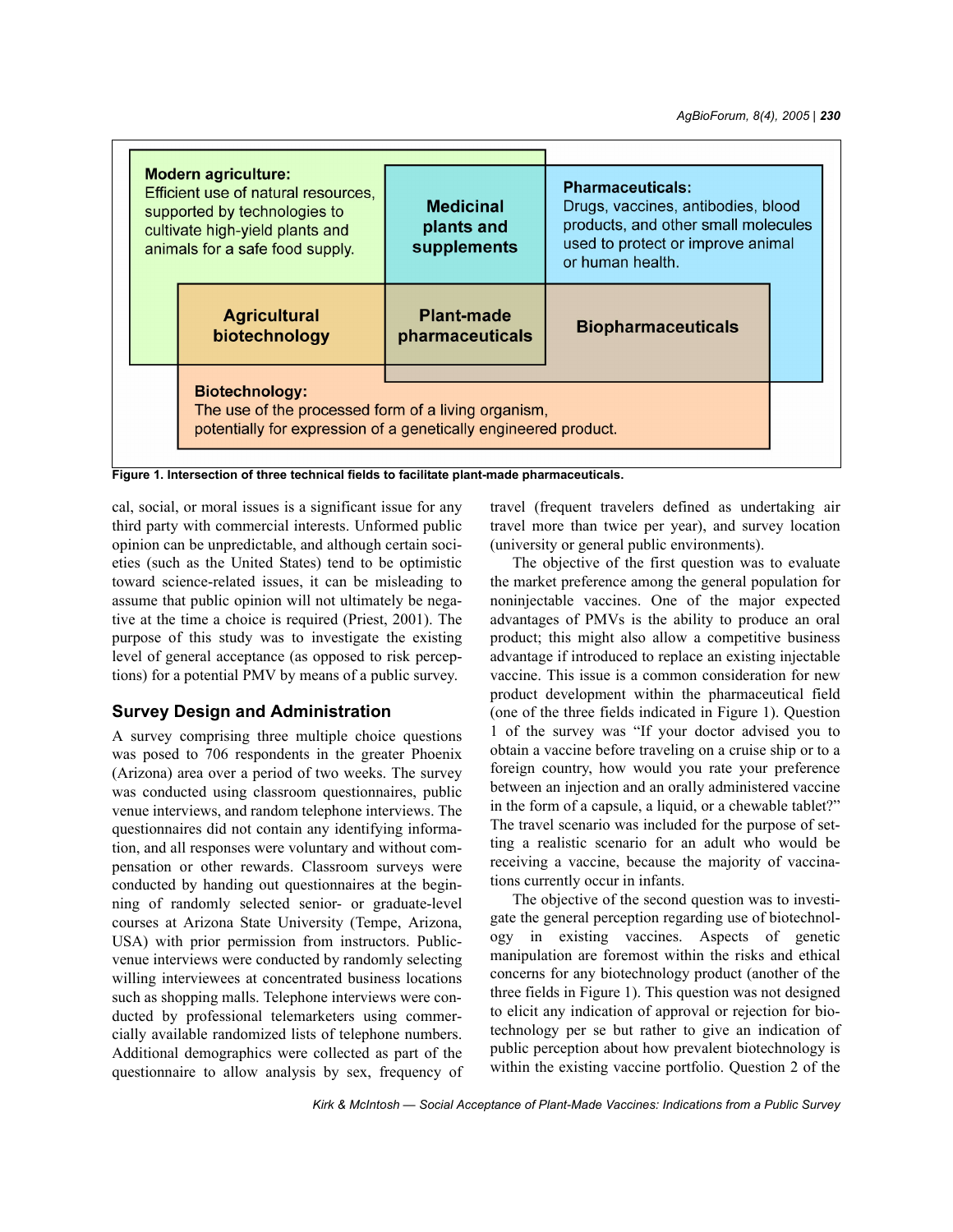| <b>Response options</b> |                                     | No. of respondents | % of respondents |
|-------------------------|-------------------------------------|--------------------|------------------|
| <b>Question 1</b>       | Very likely to choose oral          | 339                | 48.0%            |
|                         | Somewhat likely to choose oral      | 83                 | 11.8%            |
|                         | No preference                       | 152                | 21.5%            |
|                         | Somewhat likely to choose injection | 40                 | 5.7%             |
|                         | Very likely to choose injection     | 92                 | 13.0%            |
|                         | Total                               | 706                | 100.0%           |
| <b>Question 2</b>       | All of them (90-100%)               | 85                 | 12.0%            |
|                         | Most of them (60-80%)               | 289                | 40.9%            |
|                         | Some of them (30-50%                | 213                | 30.2%            |
|                         | A few of them (10-20%)              | 83                 | 11.8%            |
|                         | None of them (0%)                   | 36                 | 5.1%             |
|                         | Total                               | 706                | 100.0%           |
| <b>Question 3</b>       | Very likely to accept               | 212                | 30.0%            |
|                         | Somewhat likely to accept           | 268                | 38.0%            |
|                         | Somewhat unlikely to accept         | 91                 | 12.9%            |
|                         | Very unlikely to accept             | 41                 | 5.8%             |
|                         | No opinion                          | 94                 | 13.3%            |
|                         | Total                               | 706                | 100.0%           |

**Table 1. Public opinion survey data sorted by response.**

survey was "What percentage of current vaccines would you say are made from a genetically modified source?"

The objective of the third question was to elicit specific approval or rejection for a PMV. This question is grounded mostly in the agricultural field (from Figure 1), in that the question focused on description of a GM plant. Question 3 of the survey was "How likely would you be to accept the use of a vaccine that is produced in a genetically modified plant (such as a powdered tomato)?"

#### **Results and Discussion**

The response data is summarized in Table 1. Table 2 provides the response data sorted according to demographics. The demographics suggest that each category was generally evenly sampled and that there were no significant interrelations between these groups. Approximately 53% of frequent travelers were from the university environment, while 49.3% of infrequent travelers were from the university environment. The female respondents were more evenly distributed between frequent (49.2%) and infrequent travelers (50.8%), while male respondents showed a slight bias toward frequent travel (53.9%). Approximately 59% of female respondents were from the general public sector, whereas 61.9% of the male respondents were from the university environment.

Preference between orally administered vaccines and injectible vaccines was evaluated in Question 1. It was found that 59.8% of respondents expressed some preference for an oral vaccine. Only 18.7% of respondents expressed a preference for injection, and 21.5% of respondents expressed no preference between oral administration and injection. The demographics for this question suggest that education level does not influence preference, and frequency of travel does not influence preference, but there is a marginally stronger preference—63% for oral vaccines among female respondents compared to 56% preference for oral vaccines among male respondents. This small difference in male and female responses could indicate a culturally based male bravado toward needles—or at least indifference, as supported by the higher proportion of responses in the "no preference" category. It may also reflect that females are the predominant caretakers of children and take them to a physician for vaccinations, possibly resulting in elevated general discomfort with injections. It may also reflect that females are more familiar with preventative oral medication such as contraceptives.

The responses to Question 2 show that 40.9% of respondents believed that most vaccines are genetically modified. However, of the 35 vaccines licensed for immunization and distribution in the United States by the FDA, only two  $(6%)$  are produced by genetically engineered subunit technologies.<sup>2</sup> The high response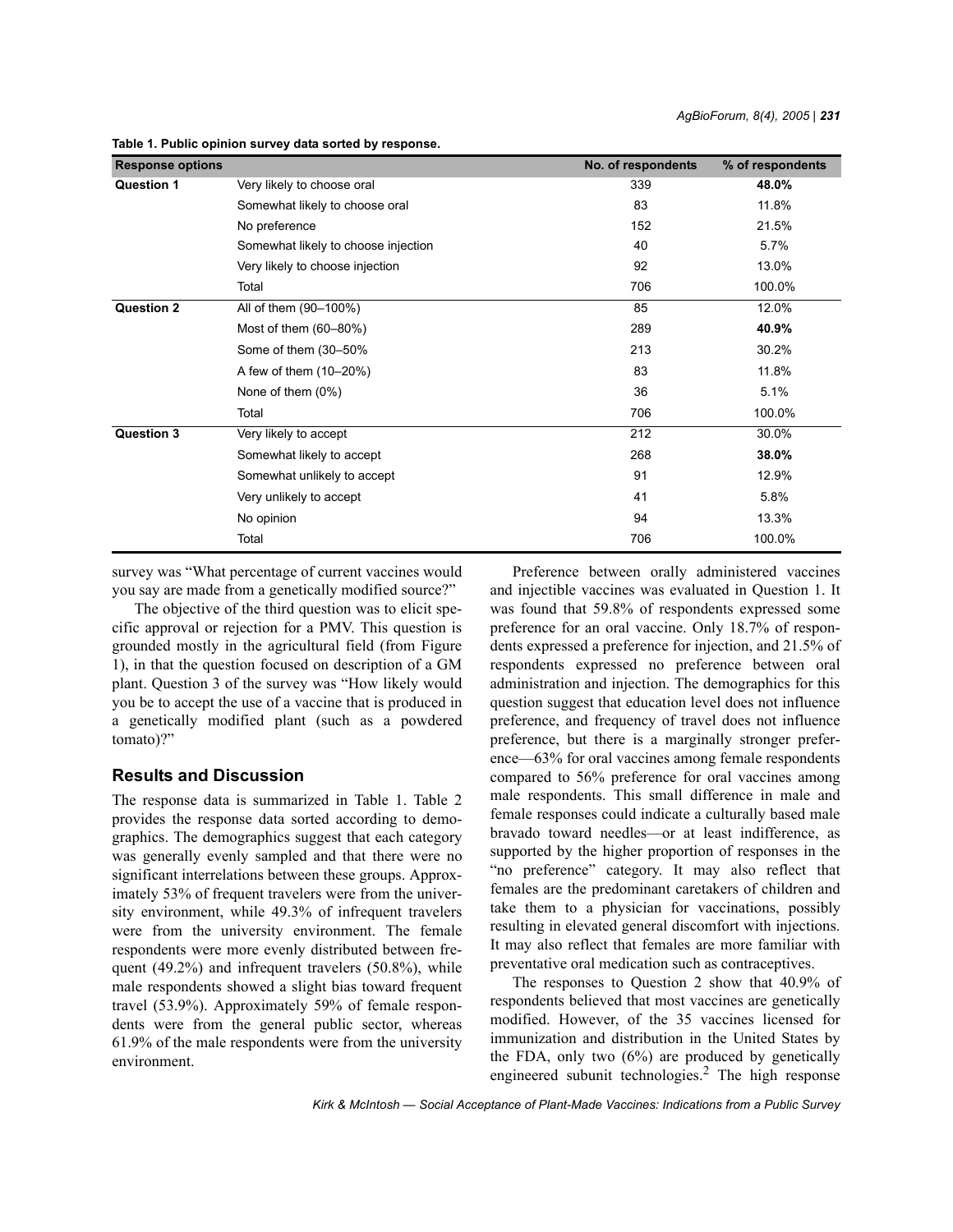**Very likely injection**

**likely** 

|                             |                  |    |      |                 | Somewhat li |               |   |
|-----------------------------|------------------|----|------|-----------------|-------------|---------------|---|
|                             | Very likely oral |    | oral |                 |             | injection     |   |
| 176                         | 48%              | 30 | 8%   | 78              | 21%         | 20            | 6 |
| 163<br>Infrequent travelers | 48%              | 53 | 15%  | 74              | 22%         | 20            | 6 |
|                             |                  |    |      | Somewhat likely |             | No preference |   |

**Table 2. Public opinion survey data sorted by response and demographics.**

| <b>Frequent travelers</b>   | 176 | 48%                | 30  | 8%                     | 78                 | 21%           | 20 | 6%            | 59 | 16%        |
|-----------------------------|-----|--------------------|-----|------------------------|--------------------|---------------|----|---------------|----|------------|
| Infrequent travelers        | 163 | 48%                | 53  | 15%                    | 74                 | 22%           | 20 | 6%            | 33 | 10%        |
| University sample           | 160 | 44%                | 50  | 14%                    | 88                 | 24%           | 24 | 7%            | 39 | 11%        |
| General public              | 179 | 52%                | 33  | 10%                    | 64                 | 19%           | 16 | 5%            | 53 | 15%        |
| Female                      | 194 | 52%                | 40  | 11%                    | 69                 | 19%           | 24 | 6%            | 45 | 12%        |
| <b>Male</b>                 | 145 | 43%                | 43  | 13%                    | 83                 | 25%           | 16 | 5%            | 47 | 14%        |
|                             |     | All                |     | <b>Most</b>            | <b>Some</b><br>Few |               |    | <b>None</b>   |    |            |
| <b>Question 2</b>           |     | $(90 - 100\%)$     |     | $(60 - 80\%)$          |                    | $(30 - 50\%)$ |    | $(10 - 20\%)$ |    | (0%)       |
| <b>Frequent travelers</b>   | 42  | 12%                | 159 | 44%                    | 107                | 29%           | 40 | 11%           | 15 | 4%         |
| <b>Infrequent travelers</b> | 43  | 13%                | 130 | 38%                    | 106                | 31%           | 43 | 13%           | 21 | 6%         |
| <b>University sample</b>    | 52  | 14%                | 175 | 48%                    | 100                | 28%           | 29 | 8%            | 5  | $1\%$      |
| General public              | 33  | 10%                | 114 | 33%                    | 113                | 33%           | 54 | 16%           | 31 | 9%         |
| Female                      | 42  | 11%                | 145 | 39%                    | 116                | 31%           | 47 | 13%           | 22 | 6%         |
| Male                        | 43  | 13%                | 144 | 43%                    | 97                 | 29%           | 36 | 11%           | 14 | 4%         |
|                             |     | <b>Somewhat</b>    |     |                        |                    |               |    |               |    |            |
| <b>Question 3</b>           |     | <b>Very likely</b> |     | <b>Somewhat likely</b> |                    | unlikely      |    | Very unlikely |    | No opinion |
| <b>Frequent travelers</b>   | 117 | 32%                | 133 | 37%                    | 41                 | 11%           | 20 | 6%            | 52 | 14%        |
| <b>Infrequent travelers</b> | 95  | 28%                | 135 | 39%                    | 50                 | 15%           | 21 | 6%            | 42 | 12%        |
| University sample           | 132 | 37%                | 136 | 38%                    | 38                 | 11%           | 15 | 4%            | 40 | 11%        |
| General public              | 80  | 23%                | 132 | 38%                    | 53                 | 15%           | 26 | 8%            | 54 | 16%        |
| Female                      | 88  | 24%                | 150 | 40%                    | 60                 | 16%           | 27 | 7%            | 47 | 13%        |
| <b>Male</b>                 | 124 | 37%                | 118 | 35%                    | 31                 | 9%            | 14 | 4%            | 47 | 14%        |

*Note. Survey results yield a margin of error for the sample of 3.7%. The use of stratigraphic sampling (surveying higher-educated public and the general public by telephone and personal interviews) yields a margin of error for the educated sector of 5.2% and a margin of error for the general public sector of 5.3% (Weiss, 2002).*

rate in the "most of them" category suggests that people believe that biotechnology is already being extensively commercialized. This positive response rate could be caused by increased focus on the biotechnology industry in the Phoenix  $area<sup>3</sup>$  including several new biotechnology facilities<sup>4</sup> and extensive media coverage by local newspapers.<sup>5</sup> The demographics indicate that frequent travelers believe "most" vaccines are genetically modified, more so than infrequent travelers by a difference of 6%. Forty-eight percent of the university sample responded that "most" vaccines are genetically modified, whereas only 33% of the general public responded

this way. The general public responses show a less positive impression of the proliferation of genetically modified vaccines with 33% responding in the "some" category compared to 28% of the university sample, 16% responding in the "few" category compared to 8% of the university sample, and 9% responding in the "none" category compared with 1% of the university sample. This could be a result of the university public receiving greater exposure to information about genetic modification technologies. There was little difference between the responses of males and females to this question.

*<sup>2.</sup> For US licensed vaccines see http://www.fda.gov/cber/vaccine/licvacc.html.*

*<sup>3.</sup> For more information see http://www.flinn.org/docs/ Arizona\_Biosci\_Roadmap\_revised\_540.pdf.*

*<sup>4.</sup> For more information see http://phoenix.bizjournals.com/ phoenix/stories/2004/03/15/focus2.html or http://www.azcentral.com/arizonarepublic/business/articles/ 0911biotech11.html.*

*<sup>5.</sup> The Business Journal (Phoenix) featured more than 130 stories on biotechnology in Arizona during 2003-2004 (see http:/ /phoenix.bizjournals.com/phoenix/stories/), and the Arizona Republic (newspaper) published more than 120 stories on biotechnology in Arizona during 2003–2004 (see http:// www.azcentral.com/arizonarepublic/); keyword = biotechnology.*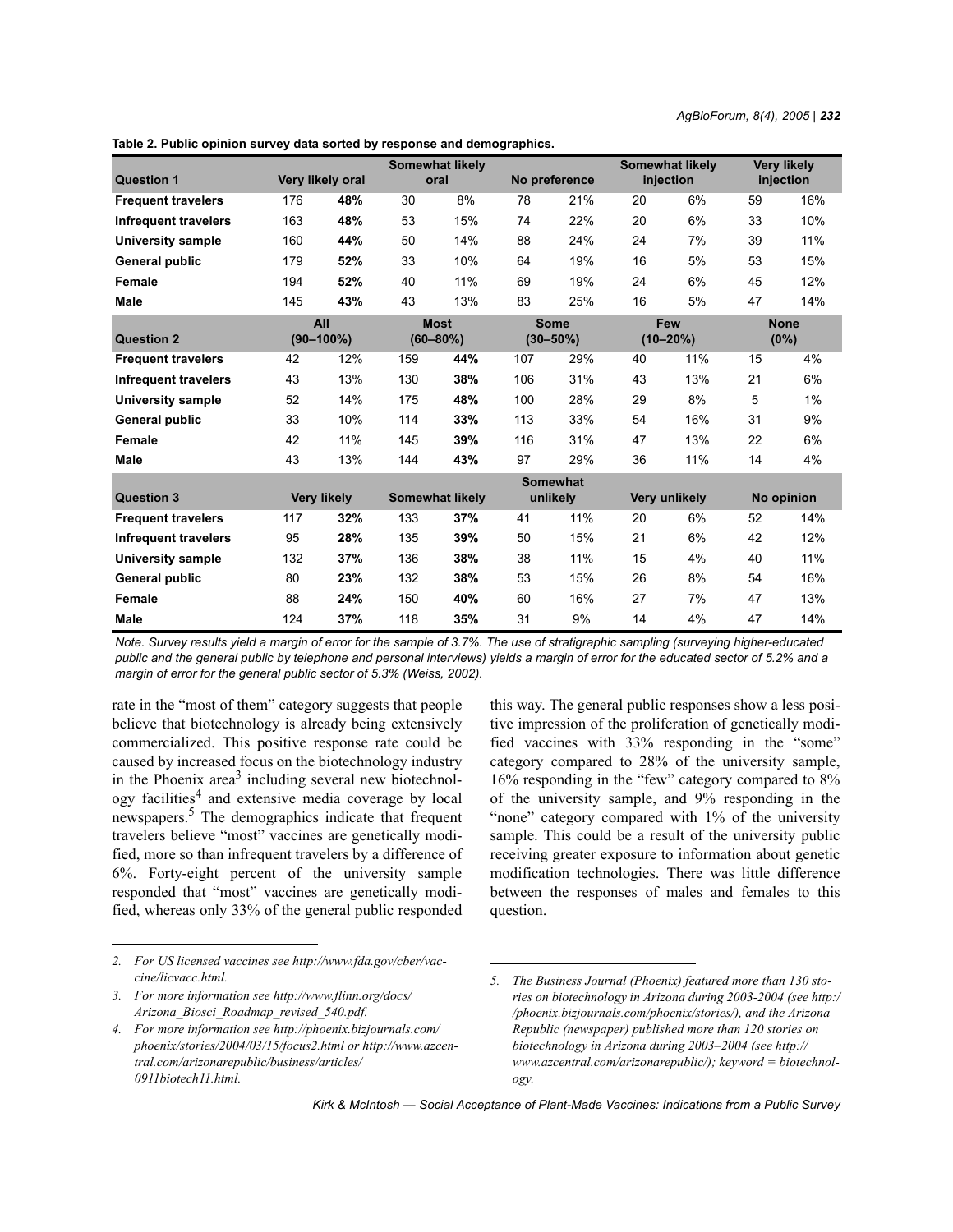As shown in Table 1, 68% of respondents expressed some level of acceptance for use of a PMV. This is a good indication to support commercial development of a vaccine candidate with an appropriate market opportunity in developed countries. The positive response rate is in agreement with a survey conducted by Hallman (1996) that revealed several aspects of risk perception of biotechnology products. Nearly 20% of respondents in that survey had negative initial thoughts about genetic engineering, but approximately 50% of the respondents who believed genetic engineering is morally wrong also indicated they approved of its use to create new drugs and more nutritious grain to feed people in poor countries. An opinion survey by the Pew Institute to gauge public perception of genetic engineering showed that 48% of the sample agreed with the idea of genetically modifying plants to contain vaccines to prevent disease, while only 39% of the sample expressed agreement with genetically modifying insects to prevent them from carrying diseases (Pew Initiative on Food and Biotechnology, 2001). In the present survey we found that males were slightly more accepting of genetically modified vaccines (72%) than females (64%), which may be grounded in the same trends shown by Fischhoff and Fischhoff (2001), who found by looking across previous biotechnology surveys that more positive views of science are expressed by people who are young, male, politically conservative, and wealthy. The survey conducted by the Pew Institute showed that men were more likely than women to agree with genetically modifying insects, fish, and plants. Other studies have also shown this gender gap regarding perception of genetic technology. Women perceive lower benefits and are less accepting of genetic technology than men, but more empirical studies need to be done to specifically address why this is so (Siegrist, 2000). The demographics of this survey show that there is little difference in PMV acceptance between frequent (69%) and infrequent travelers (67%). Some difference in acceptance of the tomato vaccine was evident with 75% of the university sample expressing acceptance compared to 61% of the general public sample. The greater acceptance in the university sample might be indicative of their exposure to more information about genetic technologies and could show the need for more communication and education opportunities about the technology to the general public.

## **Conclusion**

As shown by the survey, there appears to be a positive public outlook for PMVs and genetically engineered vaccines in general. The development of PMVs may promise significant advantages for production of vaccines and other pharmaceuticals; however, we suggest that the benefits and risks associated with new technologies must still be communicated to the public early to maximize social acceptance. The data and conclusions provided here should not be construed as demonstration that risks associated with this technology are not important to the general public. Studies have shown that even if people associate technology with relatively high risks and unknown consequences (especially genetic technologies), they still might not reject the technology (Siegrist, 2000; Zechendorf, 1994). Oversight by regulatory agencies (such as the US Department of Agriculture and the US Food and Drug Administration) may give confidence to the general public and facilitate acceptance of new technologies, despite negative perceptions with regard to specific risks. More empirical research on public perceptions of agricultural biotechnology specific to producing novel vaccines is needed before substantive generalizations can be made. We believe this survey shows an acceptance of PMVs as a rare combination of medical and agricultural biotechnologies. Given that oral vaccines are preferred, that people believe that most vaccines are genetically modified, and that the public has expressed a high acceptance for PMVs, further development of this technology by commercial parties is favorable, if paralleled with appropriate market demand for specific products. Investment in clear communication by scientists and regulators will further enhance the public trust, optimism, and ultimate acceptance for PMVs.

### **References**

- Castle, D., & Dalgleish, J. (2005). Cultivating fertile ground for the introduction of plant-derived vaccines in developing countries. *Vaccine*, *23*(15), 1881-1885.
- Einsiedel, E.F., & Medlock, J. (2005). A public consultation on plant molecular farming. *AgBioForum, 8*(1), 26-32. Available on the World Wide Web: http://www.agbioforum.org.
- Fischhoff, B., & Fischhoff, I. (2001). Publics' opinions about biotechnologies. *AgBioForum, 4*(3&4), 155-162. Available on the World Wide Web: http://www.agbioforum.org.
- Hallman, W.K. (1996). Public perceptions of biotechnology: Another look. *Bio/technology, 14*(1), 35-38.
- Kirk, D.D., McIntosh, K., Walmsley, A.M., & Peterson, R.K.D. (2005). Risk analysis for plant-made vaccines. *Transgenic Research, 14*(4), 449-462.
- Kirk, D.D., & Webb, S.R (2005). The next 15 years: Taking plantmade vaccines beyond proof of concept. *Immunology and Cell Biology, 83*(3), 248-256.

*Kirk & McIntosh — Social Acceptance of Plant-Made Vaccines: Indications from a Public Survey*